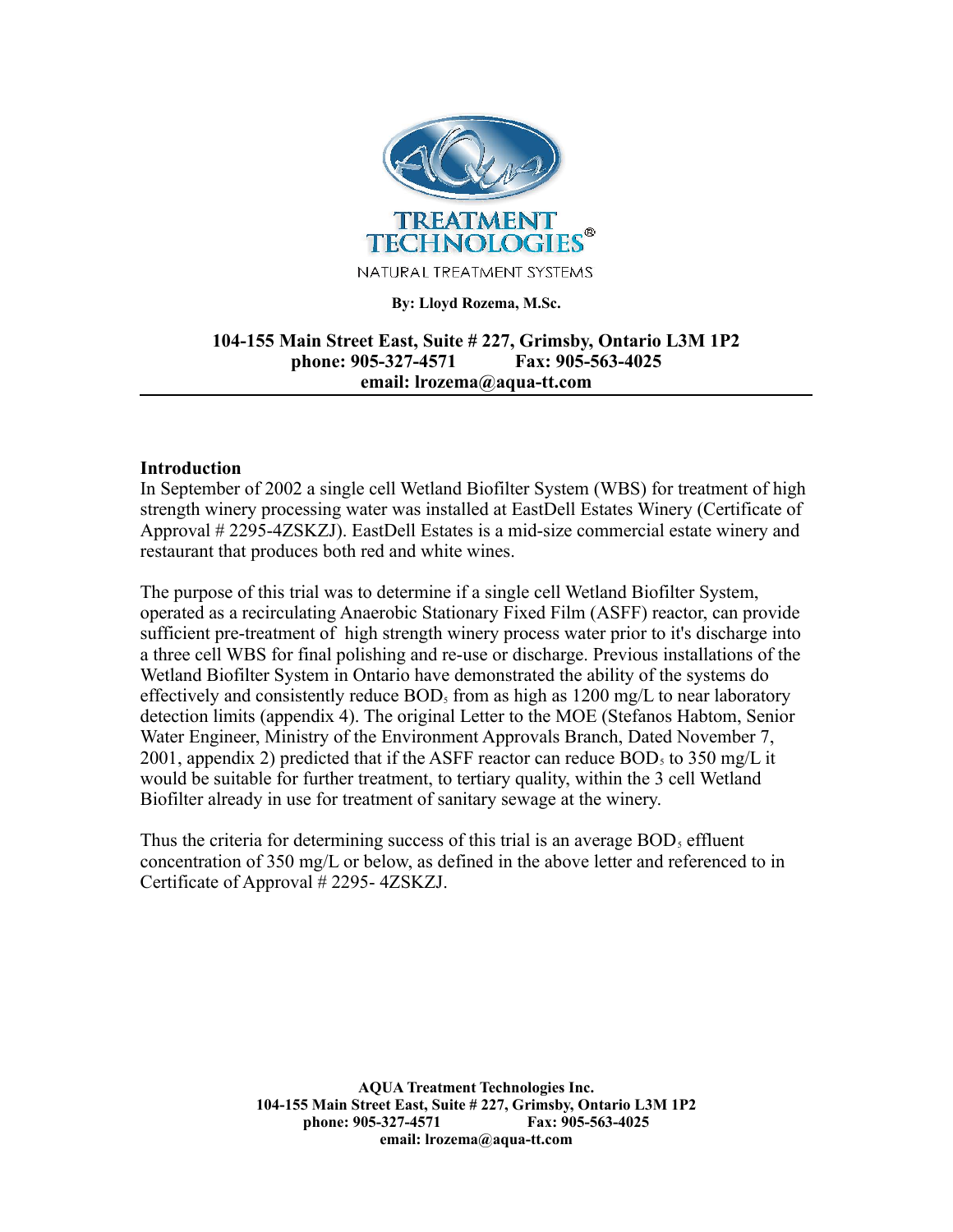# **Section 1.0 - Materials and methods**

## **System design**

The system consists of a new, two-chamber concrete septic tank that provides pretreatment of winery effluent before application to the ASFF reactor. The ASFF reactor measures 5m X 5m and is 1.2 m in depth. In an effort to maximize treatment efficiency the ASFF reactor was operated as a *re-circulating* Anaerobic Stationary Fixed Film Reactor. The trial began operation on September 24, 2002 at the when grape crushing commenced, and ended November 15, at the end of crush season.

## **Sampling protocol**

Water samples were collected by a third party (Marielle Klijn of ESG International Ltd., St. Catharines, Ontario) twice weekly from three locations: 1) winery effluent i.e. before entering the septic tank; 2) septic effluent and 3) ASFF reactor effluent. The water samples were sent to an accredited laboratory to be analyzed for  $BOD<sub>5</sub>$ , suspended solids and total phosphorus; temperature and pH were measured on-site.

# **Section 2.0 - Results and discussion**

# *Water flow*

Water flow from the winery was measured directly by using an inline flow meter located at the discharge point of the ASFF reactor. The total flow to the system during this trial was 25,560 litres over 50 days. From these data the average flow to the system was calculated to be about 500 L/day. As the data were collected at the height of the winery's crush season this flow represents the average maximum daily flow that can be expected to be generated from this facility. During the course of this trial 3,500 cases of wine were processed. Thus approximately 8 litres of water is required to process one case of wine. The water flow, in litres per day, is shown on the right *y*-axis of figures 1 - 5.

# *BOD5 reduction*

The data show that a 99% reduction of  $BOD<sub>5</sub>$  from winery wastewater can be achieved within an ASFF reactor when using a septic tank for pre-treatment. The average winery effluent BOD<sub>5</sub> concentration was 11,112 mg/L. The septic tank reduced the BOD<sub>5</sub> by 65%, to an average of  $3,720 \text{ mg/L}$ . Treatment within the ASFF reduced the BOD<sub>5</sub> to 136.87 mg/L (Table 1), well within the direct discharge requirements to a leaching bed as outlined in Part 8 of the Ontario Building Code, appendix to Part 8, A-8.13.1 (3).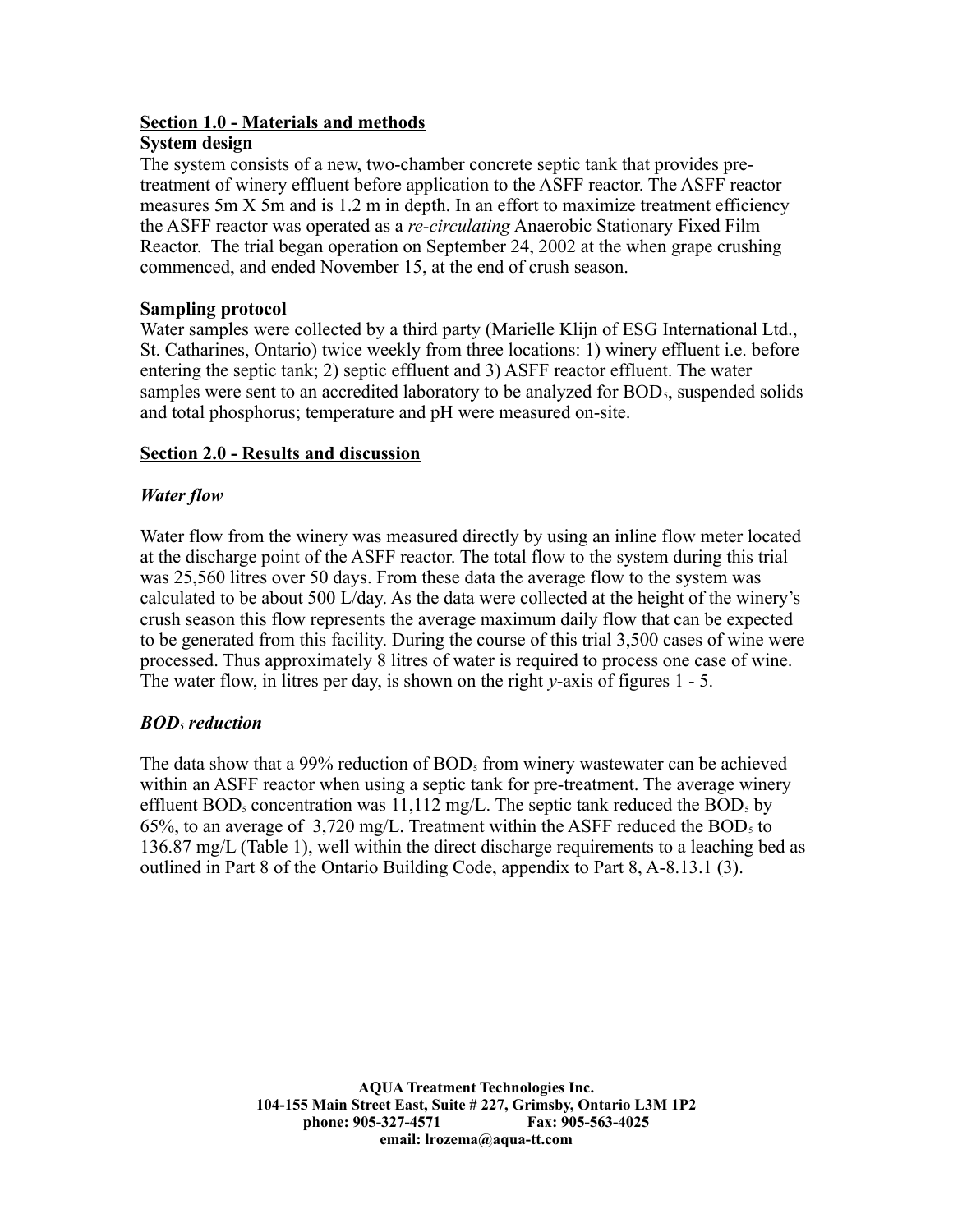**Table 1.** Mean and Standard Deviation of various parameters in the winery effluent, septic tank effluent and ASFF effluent from September 26 to November 14 at EastDell Estates Winery, n= 25.

| Parameter               |                                                                 | average concentration                         |
|-------------------------|-----------------------------------------------------------------|-----------------------------------------------|
| <b>BOD</b> <sub>5</sub> | Winery effluent<br>Septic tank effluent<br><b>ASFF</b> effluent | 11,112.0 mg/L<br>3,720.27 mg/L<br>136.87 mg/L |
| suspended solids        | Winery effluent<br>Septic tank effluent<br>ASFF effluent        | 1,936.80 mg/L<br>412.73 mg/L<br>17.33 mg/L    |
| <b>Total phosphorus</b> | Winery effluent<br>Septic tank effluent<br>ASFF effluent        | 18.63 mg/L<br>9.21 mg/L<br>$0.14$ mg/L        |
| рH                      | Winery effluent<br>Septic tank effluent<br>ASFF effluent        | 5.03<br>5.73<br>6.81                          |
| Temperature (C)         | Winery effluent<br>Septic tank effluent<br><b>ASFF</b> effluent | 15.74<br>14.18<br>13.91                       |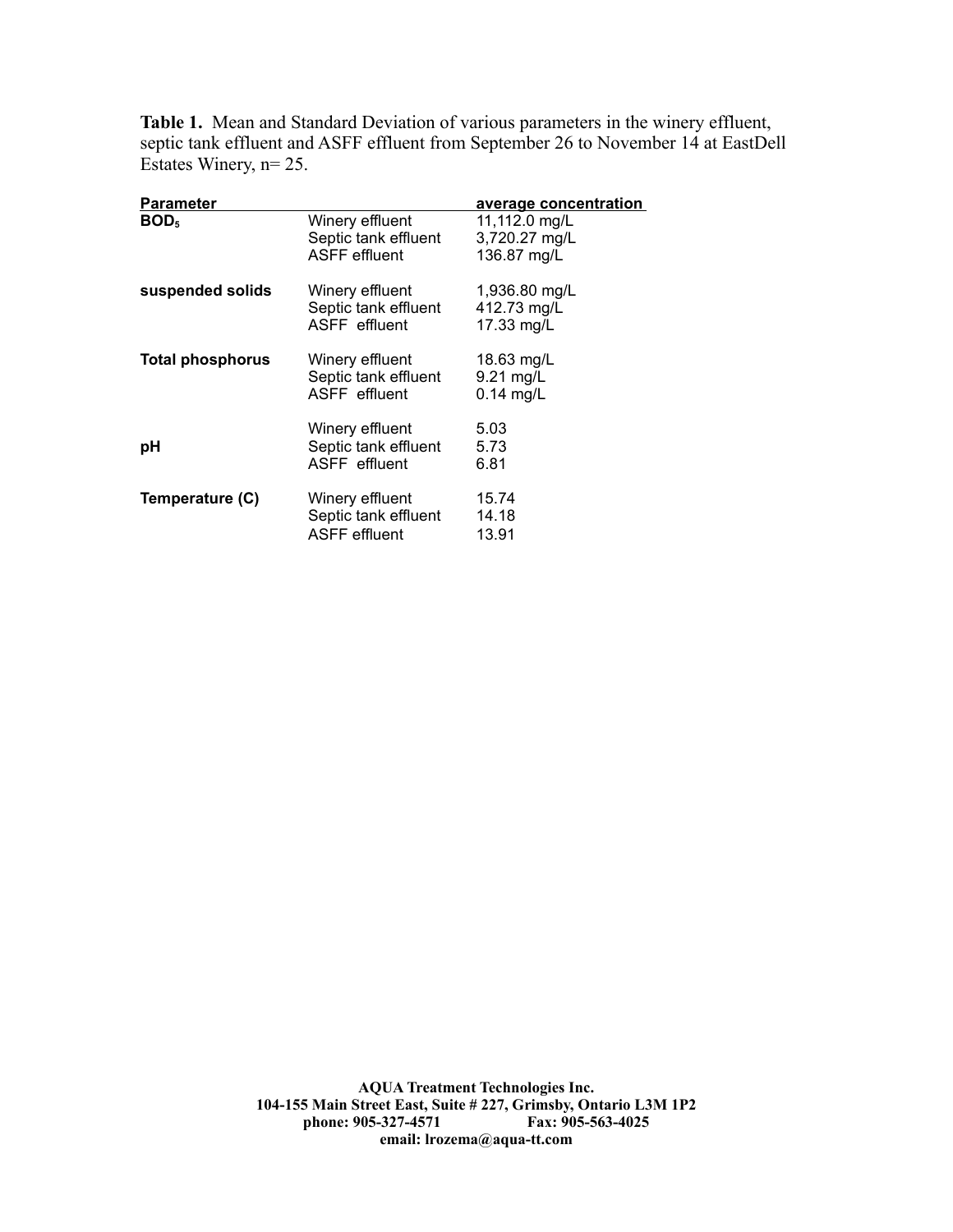Figure 1 shows that  $BOD<sub>5</sub>$  reduction is relatively intolerant to fluctuating influent concentrations. For instance, in spite of very large fluctuations of  $BOD<sub>5</sub>$  winery influent concentrations (from 42,000 to 4,200 mg/L) ASFF reactor effluent concentrations exceeded 350 mg/L only once (see appendix 3).

Figure 1. Reduction of BOD<sub>5</sub> from winery effluent by a re-circulating Wetland Biofilter System (operated as an Anaerobic Stationary Fixed Film Reactor) during the 2002 grape crush season at EastDell Estates Winery, Beamsville, Ontario, Canada.

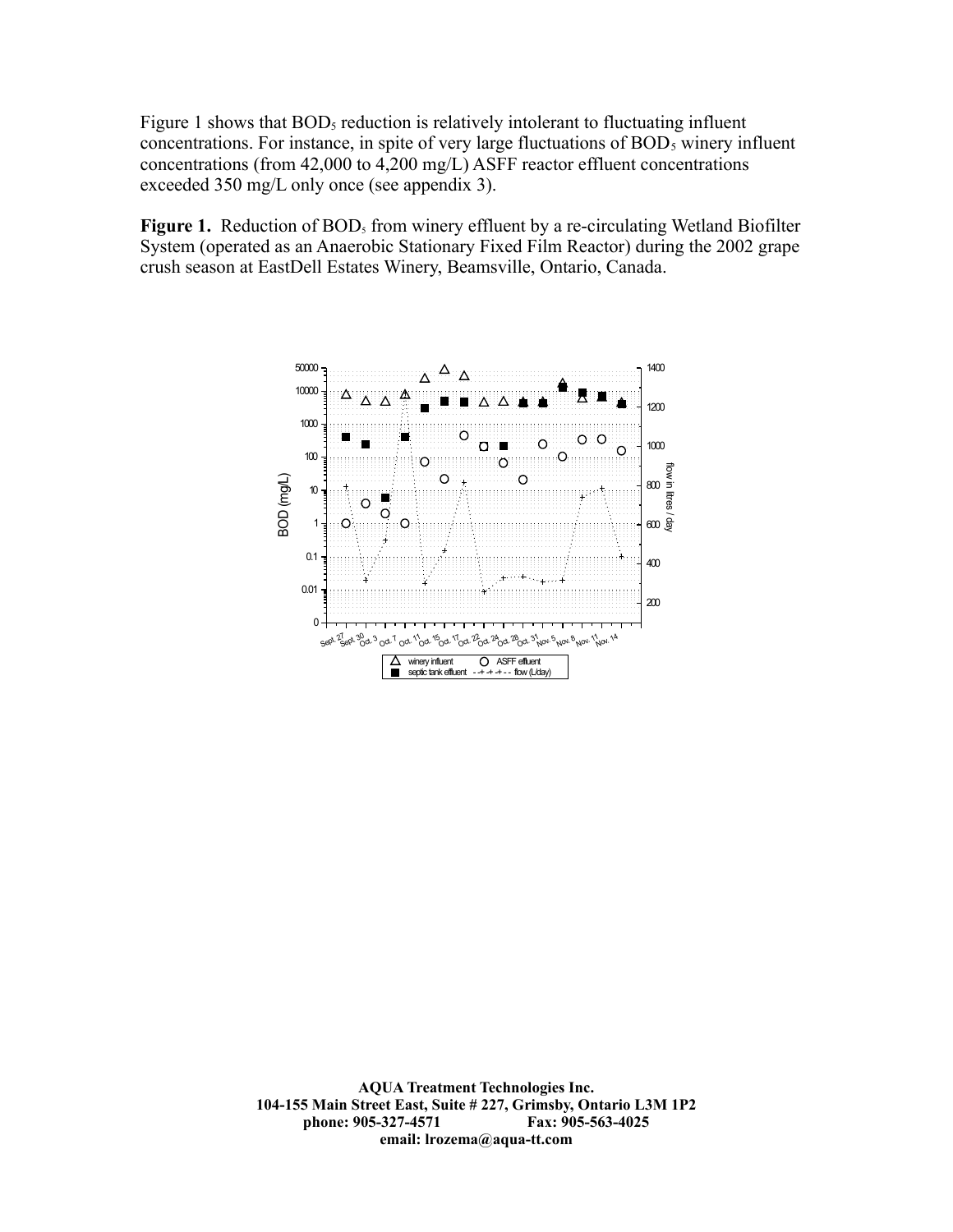## *Suspended solids reduction*

Greater than 99% reduction of suspended solids can also be achieved from winery wastewater within an ASFF when using a septic tank for pre-treatment. The average winery effluent suspended solids concentration was 1,936.8 mg/L. The septic tank reduced the suspended solids by 75%, to an average of 412.73 mg/L. Treatment within the ASFF reactor further reduced suspended solids to 17.33 mg/L (Table 1), well within the direct discharge requirements to a leaching bed as outlined in Part 8 of the Ontario Building Code, appendix to Part 8, A-8.13.1 (3).

ASFF reactor suspended solids effluent concentrations (figure 2) are very intolerant to fluctuating influent concentrations. Even though the winery effluent suspended solids concentration ranged from about 300 to 5,000 mg/L, ASFF reactor concentration exceeded 100 mg/L only once (see appendix 3) and was generally below 25 mg/L.

**Figure 2.** Reduction of Suspended Solids from winery effluent by a re-circulating Wetland Biofilter System (operated as an Anaerobic Stationary Fixed Film Reactor) during the 2002 grape crush season at EastDell Estates Winery, Beamsville, Ontario, Canada.

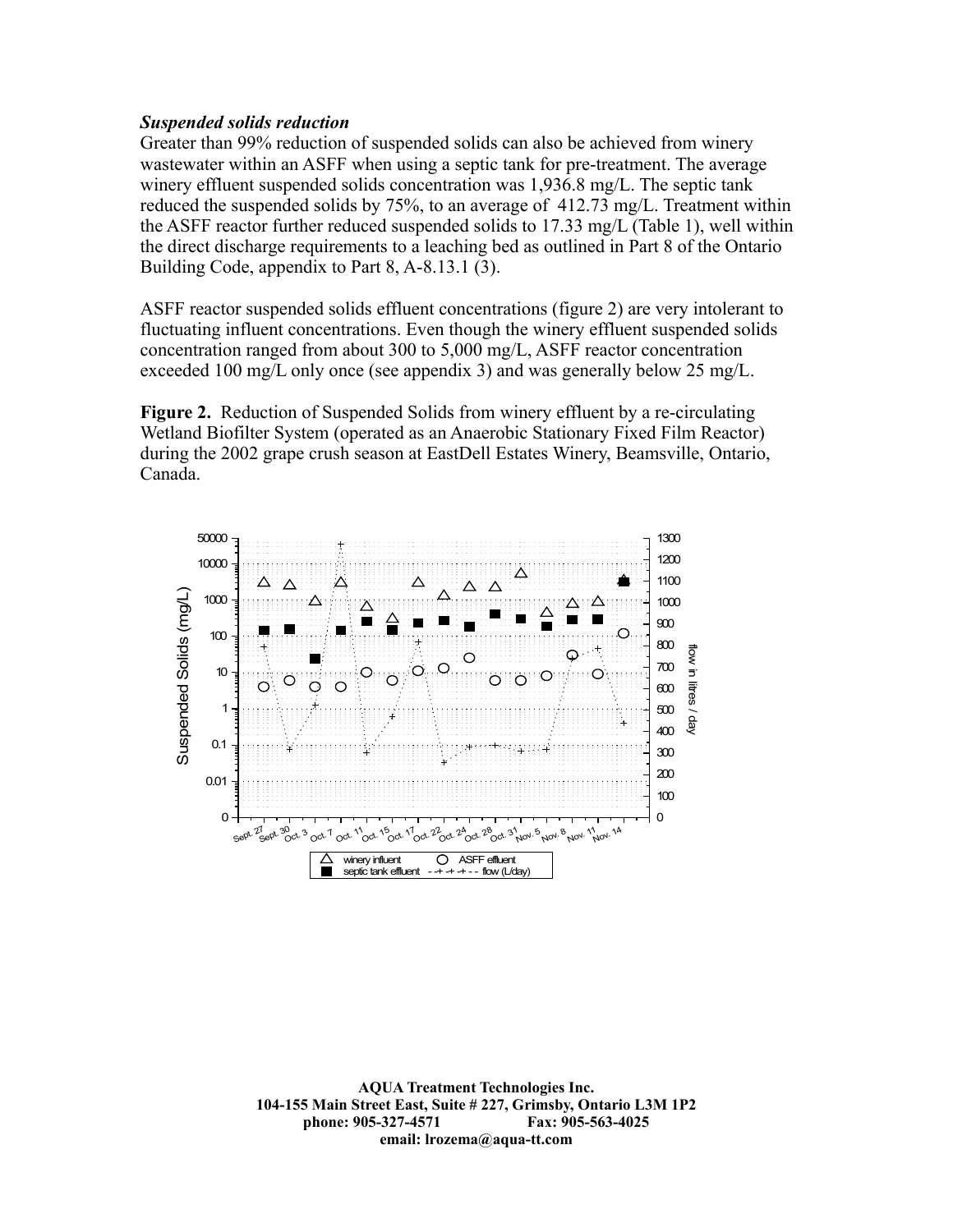#### *Total phosphorus reduction*

Reduction of total phosphorus by the septic tank/ASFF reactor system was greater than 99%. The average winery effluent total phosphorus was 18.63 mg/L and septic tank concentration was 9.21 mg/L; ASFF effluent concentration was 0.14 mg/L (Table 1). The Ontario Building Code does not impose any phosphorus discharge requirements.

ASFF total phosphorus effluent concentrations remained very stable over the course of this trial, never exceeding 0.23 mg/L ( Figure 3 and appendix 3) in spite of relatively high influent concentrations.

**Figure 3.** Reduction of Total Phosphorus from winery effluent by a re-circulating Wetland Biofilter System (operated as an Anaerobic Stationary Fixed Film Reactor) during the 2002 grape crush season at EastDell Estates Winery, Beamsville, Ontario, Canada.

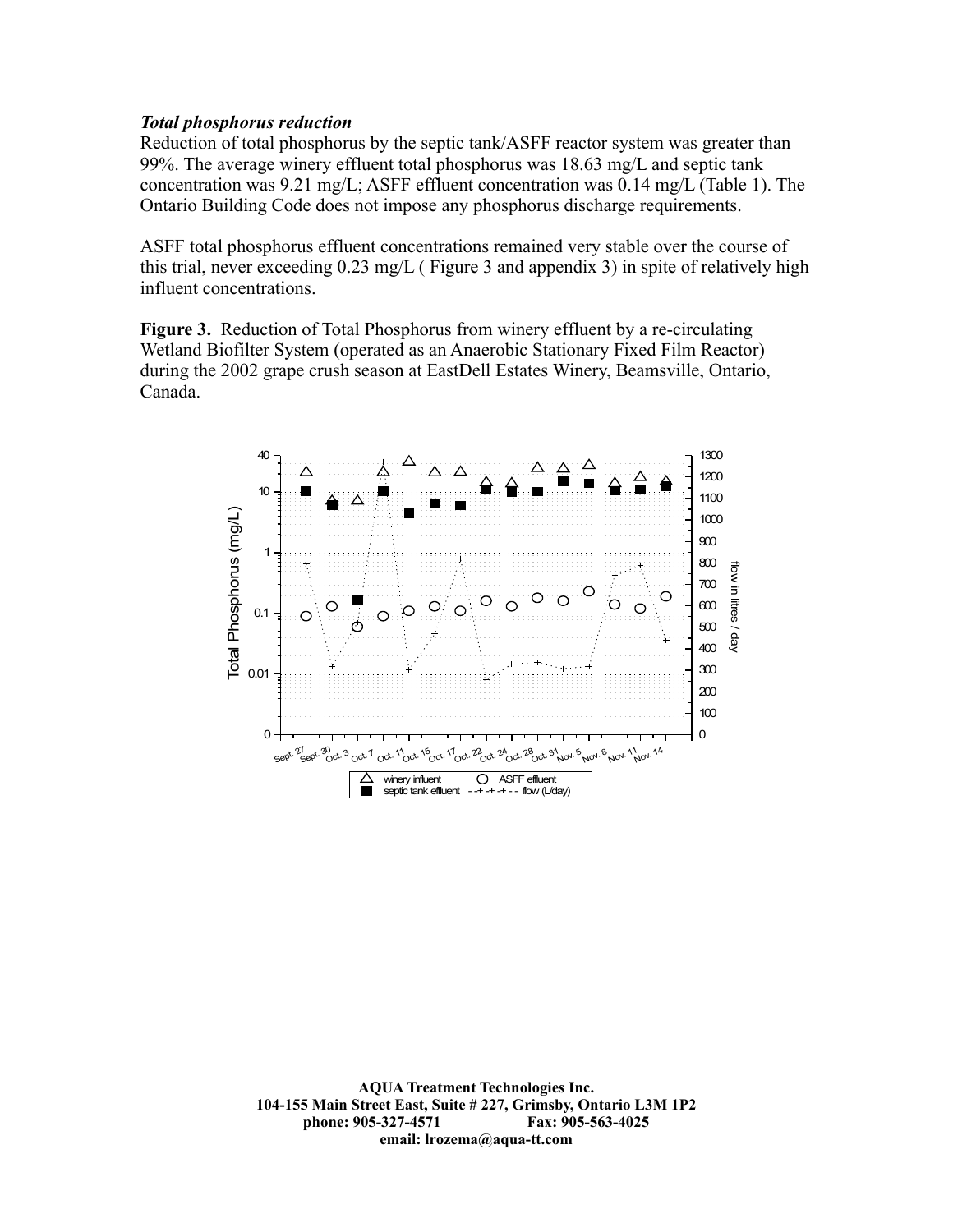*pH*

The ASFF reactor significantly neutralized the pH of the winery effluent. Average winery influent pH was 5.03, average septic tank effluent pH was 5.73 and average ASFF effluent pH was 6.81 (Table 1). Figure 4 shows that the ASFF effluent pH never went below 6.3 or above 7.5. This phenomenon is likely due to the high calcium and magnesium content of the manufactured sand used in the construction of the ASFF reactor, which acts as a very efficient pH buffering system.

**Figure 4.** Modification of the pH of winery effluent by a re-circulating Wetland Biofilter System (operated as an Anaerobic Stationary Fixed Film Reactor) during the 2002 grape crush season at EastDell Estates Winery, Beamsville, Ontario, Canada.

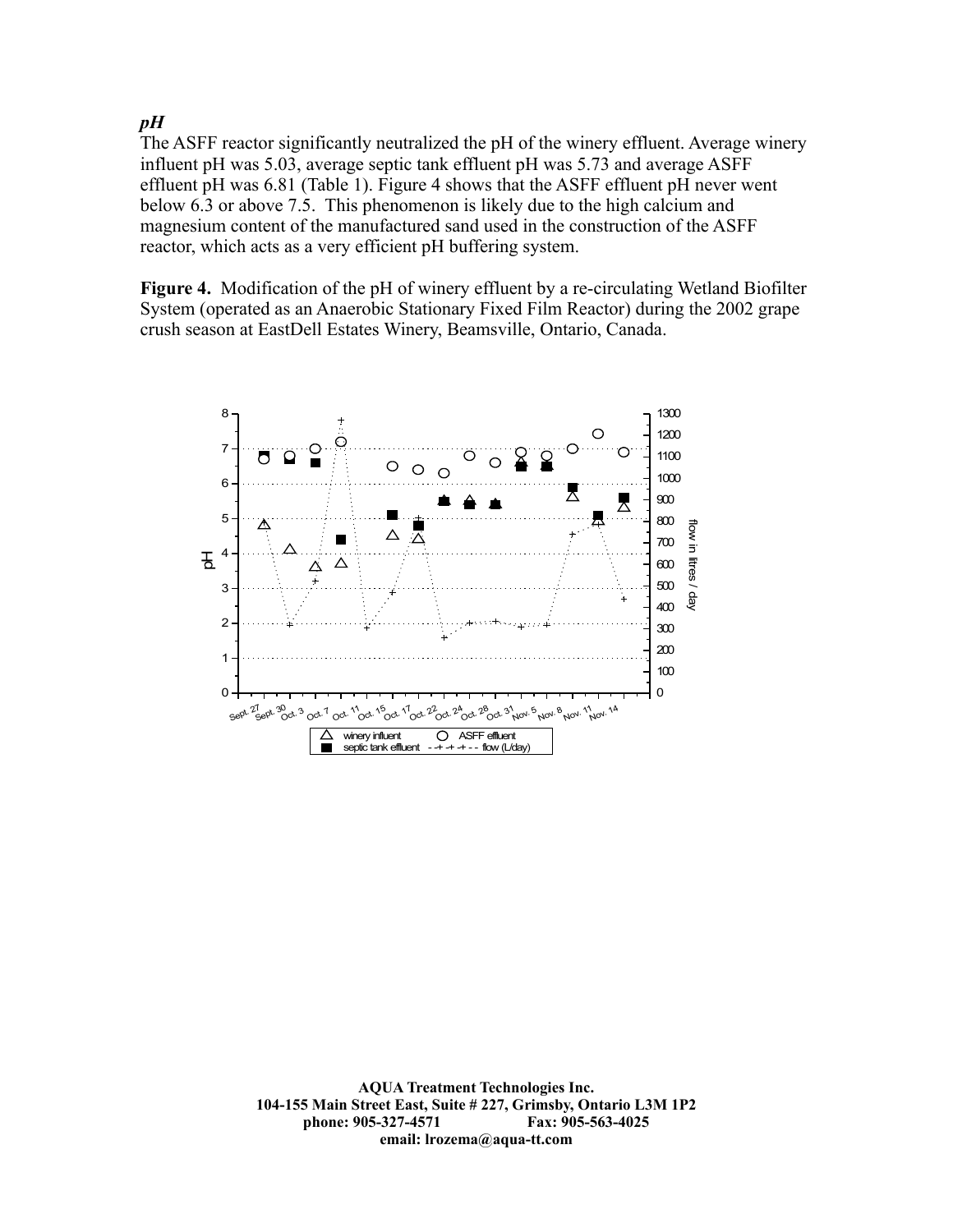## *Temperature*

Previous work done by us on the Wetland Biofilter System has shown that air temperature has little impact on the system performance and that the ASFF reactor cell temperature (= Wetland Biofilter) closely follows that of septic tank effluent temperature. This has also been confirmed in this trial. At the beginning of this trial the water temperature of the winery effluent, septic tank effluent and ASFF were approaching 20 C and at the end of the trial they were between 9-10 C (Figure 5). In spite of this, no real impact on the treatment efficiency of the system can be detected, figures 1-4. Figure 5 also clearly demonstrates the dependence of Wetland Biofilter System (or ASFF) temperature on influent water temperature.

**Figure 5.** Temperature of winery effluent within a re-circulating Wetland Biofilter System (operated as an Anaerobic Stationary Fixed Film Reactor) during the 2002 grape crush season at EastDell Estates Winery, Beamsville, Ontario, Canada.